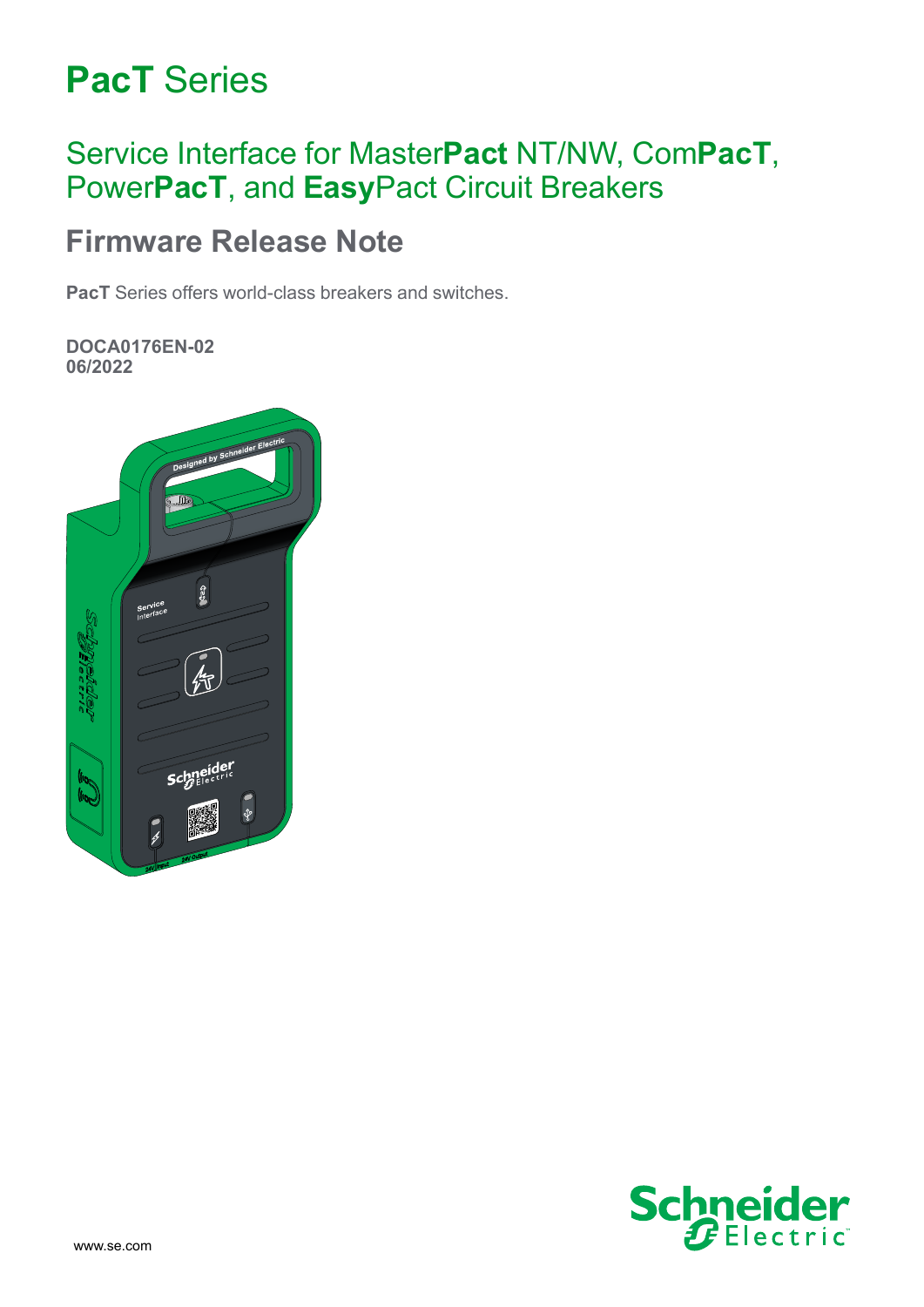# **Legal Information**

The Schneider Electric brand and any trademarks of Schneider Electric SE and its subsidiaries referred to in this guide are the property of Schneider Electric SE or its subsidiaries. All other brands may be trademarks of their respective owners.

This guide and its content are protected under applicable copyright laws and furnished for informational use only. No part of this guide may be reproduced or transmitted in any form or by any means (electronic, mechanical, photocopying, recording, or otherwise), for any purpose, without the prior written permission of Schneider Electric.

Schneider Electric does not grant any right or license for commercial use of the guide or its content, except for a non-exclusive and personal license to consult it on an "as is" basis. Schneider Electric products and equipment should be installed, operated, serviced, and maintained only by qualified personnel.

As standards, specifications, and designs change from time to time, information contained in this guide may be subject to change without notice.

To the extent permitted by applicable law, no responsibility or liability is assumed by Schneider Electric and its subsidiaries for any errors or omissions in the informational content of this material or consequences arising out of or resulting from the use of the information contained herein.

As part of a group of responsible, inclusive companies, we are updating our communications that contain non-inclusive terminology. Until we complete this process, however, our content may still contain standardized industry terms that may be deemed inappropriate by our customers.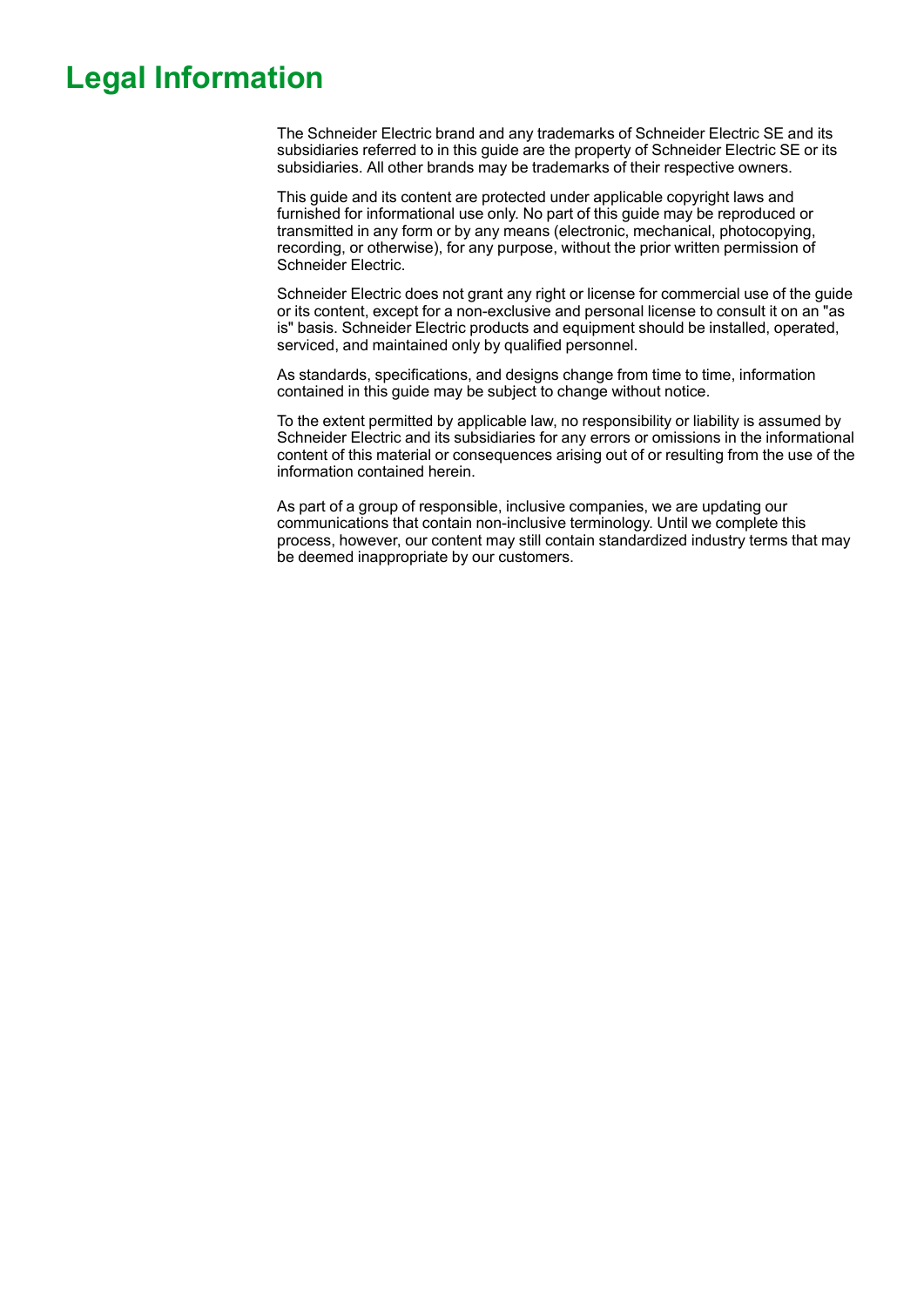# **Table of Contents**

| Firmware Update with EcoStruxure Power Commission Software 8 |  |
|--------------------------------------------------------------|--|
|                                                              |  |
|                                                              |  |
|                                                              |  |
|                                                              |  |
|                                                              |  |
|                                                              |  |
|                                                              |  |
|                                                              |  |
|                                                              |  |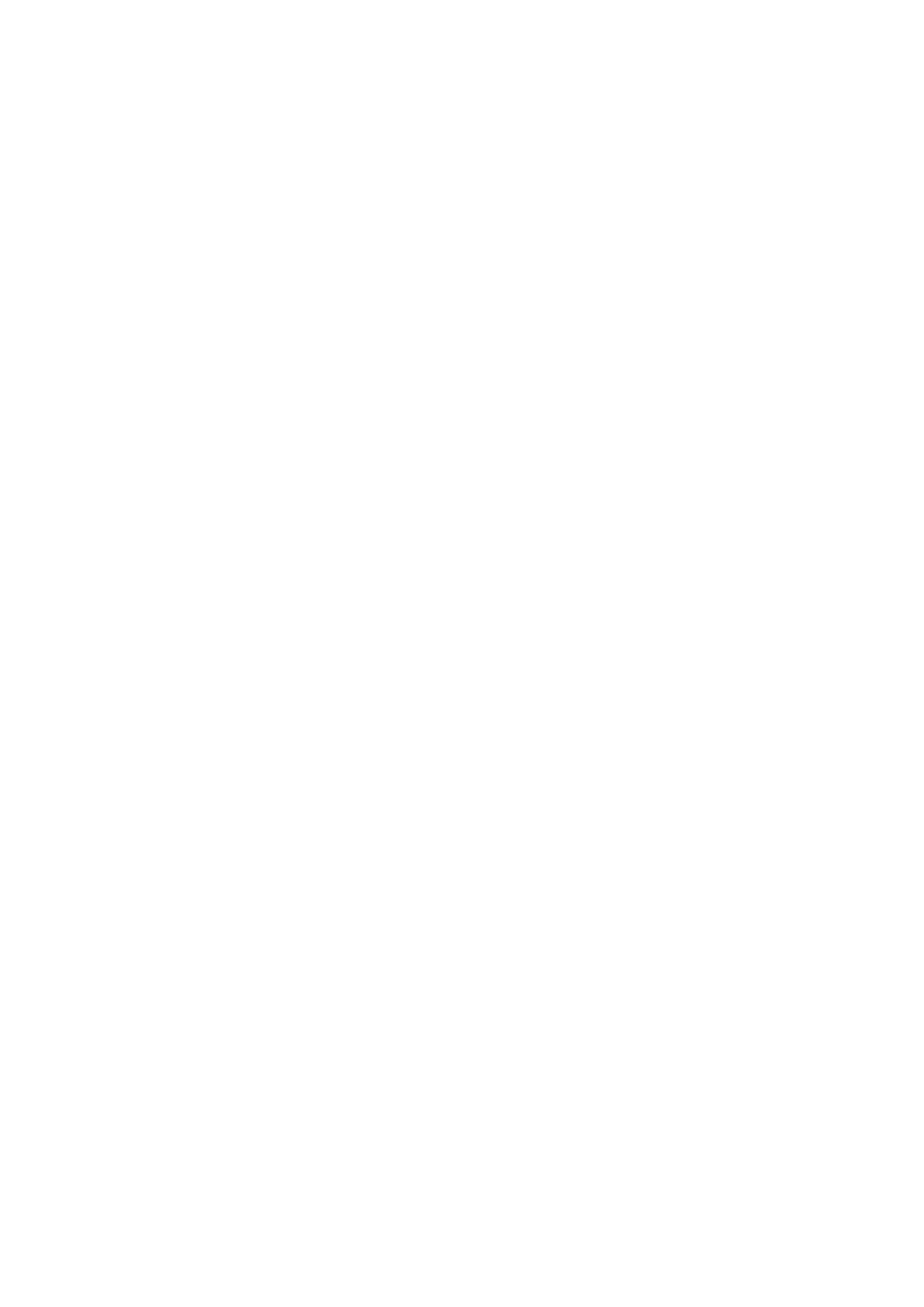# <span id="page-4-0"></span>**About the Book**

#### **PacT Series Master Range**

Future-proof your installation with Schneider Electric's low-voltage and mediumvoltage PacT Series. Built on legendary Schneider Electric innovation, the PacT Series comprises world-class circuit breakers, switches, residual current devices and fuses, for all standard and specific applications. Experience robust performance with PacT Series within the EcoStruxure-ready switchgear, from 16 to 6300 A in low-voltage and up to 40.5 kV in medium-voltage.

#### **Document Scope**

This document provides you with the firmware version history of Service Interface.

Use this document to determine whether an update to the latest version of the Service Interface is interesting or relevant for your application.

#### **Validity Note**

This document applies to Service Interface used with MicroLogic™ trip units mounted in the following low voltage circuit breakers:

- MasterPact™ NT/NW circuit breakers
- EasyPact™ MVS circuit breakers
- ComPacT™ NS circuit breakers
- PowerPacT™ P- and R- frame circuit breakers
- ComPacT™ NSX circuit breakers
- PowerPacT™ H-, J-, and L-frame circuit breakers

**NOTE:**

- The information related to the new generation of ComPacT NSX and PowerPacT H-, J-, and L-frame circuit breakers in this guide applies to the existing range ComPact NSX and PowerPact H-, J-, and L-frame circuit breakers also. The exceptions are mentioned wherever applicable.
- The information related to the new generation of ComPacT NS and PowerPacT P- and R-frame circuit breakers in this guide applies to the existing range ComPact NS and PowerPact P- and R-frame circuit breakers also. The exceptions are mentioned wherever applicable.

#### **Related Documents for IEC Devices**

The following table lists documents for IEC devices compatible with the Service Interface with the latest firmware version.

| Title of documentation                                                                       | Reference number  |
|----------------------------------------------------------------------------------------------|-------------------|
| Service Interface - User Guide                                                               | DOCA0170EN        |
| MasterPact NT - Circuit Breakers and Switch-Disconnectors from 630 to<br>1600 A - User Guide | 51201116AA (EN)   |
| MasterPact NW - Circuit Breakers and Switch-Disconnectors from 800 to<br>6300 A - User Guide | 04443720AA (EN)   |
| MasterPact NT/NW - Circuit Breakers and Switch-Disconnectors -<br>Maintenance Guide          | LVPED508016EN     |
| MasterPact NT/NW - Basic and Standard End-User Maintenance Procedures                        | <b>HRB16483EN</b> |
| ComPacT NS - MicroLogic Trip Units - User Guide                                              | DOCA0217EN        |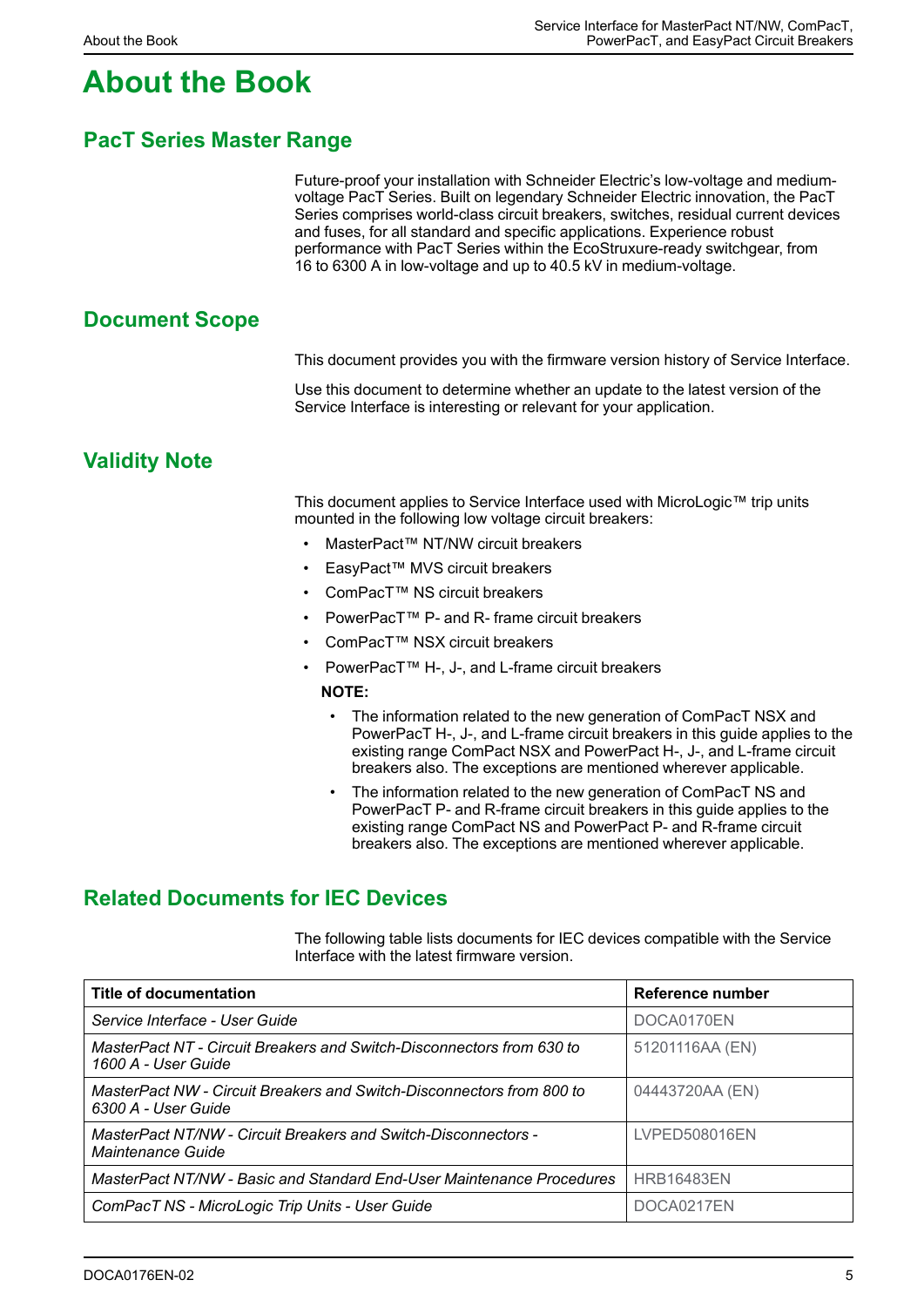| <b>Title of documentation</b>                                        | Reference number |
|----------------------------------------------------------------------|------------------|
| ComPacT NS - MicroLogic A/E Trip Units - User Guide                  | DOCA0218EN       |
| ComPacT NS - MicroLogic P Trip Units - User Guide                    | DOCA0219EN       |
| ComPacT NS - Circuit Breakers and Switch-Disconnectors - User Guide  | DOCA0221EN       |
| ComPacT NSX - Circuit Breakers and Switch-Disconnectors - User Guide | DOCA0187EN       |
| ComPacT NSX - MicroLogic 5/6/7 Electronic Trip Units - User Guide    | DOCA0188EN       |
| EasyPact MVS - User Manual                                           | LVED311021EN     |

You can download these technical publications and other technical information from our website at [www.se.com/ww/en/download](https://www.se.com/ww/en/download).

#### **Related Documents for UL Devices**

The following table lists documents for UL devices compatible with the Service Interface with the latest firmware version.

| <b>Title of documentation</b>                                                                    | Reference number          |
|--------------------------------------------------------------------------------------------------|---------------------------|
| Service Interface - User Guide                                                                   | DOCA0170EN                |
| MasterPact NT Low-Voltage Power/Insulated Case Circuit Breaker -<br><b>Instruction Bulletin</b>  | 0613IB1209 (EN, ES, FR)   |
| MasterPact NW Low-Voltage Power/Insulated Case Circuit Breaker -<br><b>Instruction Bulletin</b>  | 0613IB1204 (EN, ES, FR)   |
| PowerPacT R-Frame and NS1600b–NS3200 Circuit Breakers - Instruction<br><b>Bulletin</b>           | 48049-243-04 (EN, ES, FR) |
| PowerPacT P-Frame and NS630b–NS1600 Circuit Breakers - Instruction<br><b>Bulletin</b>            | 48049-148-05 (EN, ES, FR) |
| PowerPacT P-Frame Drawout Circuit Breakers - Instruction Bulletin                                | 48049-336-02 (EN, ES, FR) |
| PowerPacT H-, J-, and L-Frame Circuit Breakers with MicroLogic Trip Units -<br><b>User Guide</b> | 48940-313-01 (EN, ES, FR) |

You can download these technical publications and other technical information from our website at [www.se.com/ww/en/download](https://www.se.com/ww/en/download).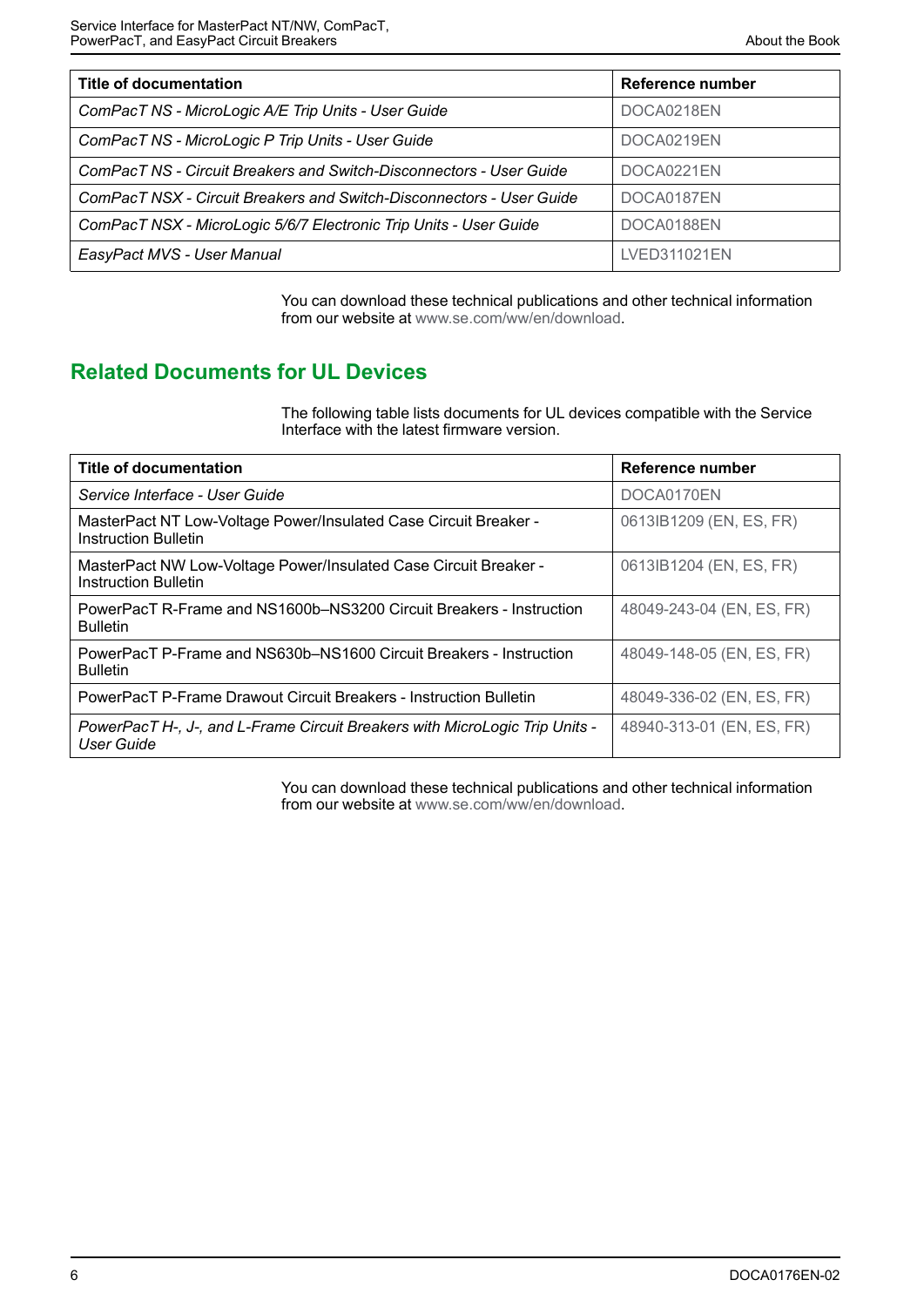# <span id="page-6-0"></span>**Introduction to Service Interface**

# <span id="page-6-1"></span>**Overview**

The Service Interface is a portable instrument designed for field testing. The Service Interface with part number LV485500 is used for testing and configuration of MicroLogic™ trip units mounted in the following low voltage circuit breakers:

- MasterPact™ NT/NW circuit breakers
- EasyPact™ MVS circuit breakers
- ComPacT™ NS circuit breakers
- PowerPacT™ P- and R- frame circuit breakers
- ComPacT™ NSX circuit breakers
- PowerPacT™ H-, J-, and L-frame circuit breakers

**NOTE:**

- The information related to the new generation of ComPacT NSX and PowerPacT H-, J-, and L-frame circuit breakers in this guide applies to the existing range ComPact NSX and PowerPact H-, J-, and L-frame circuit breakers also. The exceptions are mentioned wherever applicable.
- The information related to the new generation of ComPacT NS and PowerPacT P- and R-frame circuit breakers in this guide applies to the existing range ComPact NS and PowerPact P- and R-frame circuit breakers also. The exceptions are mentioned wherever applicable.
- These new ranges are based on the same technical and dimensional architecture as that of the exiting range of circuit breakers.

EcoStruxure™ Power Commission (EPC) is a global software with test functions features for testing the circuit breakers and communication accessories through the Service Interface.

### <span id="page-6-2"></span>**Firmware Release History**

The following table indicates the release history of Service Interface firmware.

| <b>Date</b>   | <b>Firmware version</b> | <b>Availability</b>                                                |
|---------------|-------------------------|--------------------------------------------------------------------|
| April 2022    | 001.001.019             | Digital release in EcoStruxure<br><b>Power Commission software</b> |
| January 2022  | 001.001.015             | Obsolete                                                           |
| December 2021 | 001.001.012             | Obsolete                                                           |
| October 2021  | 001.001.008             | Obsolete                                                           |
| August 2021   | 001.000.003             | Obsolete                                                           |
| October 2020  | 001.000.001             | Obsolete                                                           |
| August 2020   | 001.000.000             | Obsolete                                                           |

### <span id="page-6-3"></span>**Firmware Update Policy**

Firmware update is recommended to benefit from the latest features and potential bug fixes. Do not update the firmware to the latest version, if the latest features are not required for your application and no bug fixes are provided.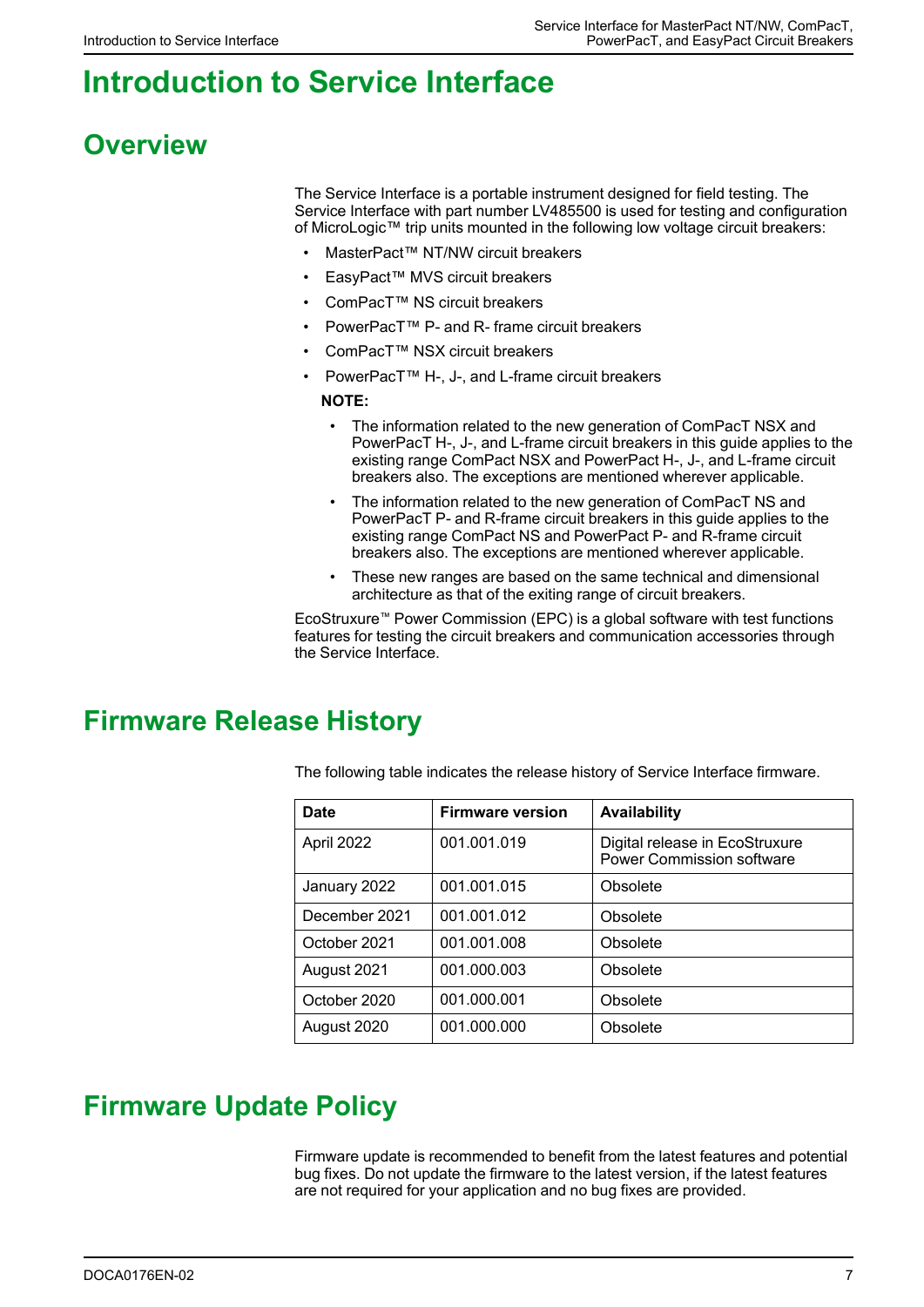Use this release note to determine whether an update to the latest version of the firmware is relevant for your application.

For more information about the firmware update policy and the firmware compatibility between devices, refer to [DOCA0155EN](https://www.se.com/ww/en/download/document/DOCA0155EN) *MicroLogic Trip Units and Control Units - Firmware History*.

## <span id="page-7-0"></span>**Firmware Update with EcoStruxure Power Commission Software**

Use the latest version of EcoStruxure Power Commission software to:

- Check the firmware compatibility of the devices in the IMU.
- Update the devices with the latest firmware version available.

After updating the firmware of one device, use EcoStruxure Power Commission software to check the firmware compatibility between IMU devices.

The Firmware Update table helps the user to diagnose and identify all discrepancy issues between IMU devices. This table also provides the recommended actions for each discrepancy issue.

The latest version of EcoStruxure Power Commission software is available at [www.se.com](https://www.se.com).

For more information about the use of EcoStruxure Power Commission software, refer to *EcoStruxure Power Commission Online Help*.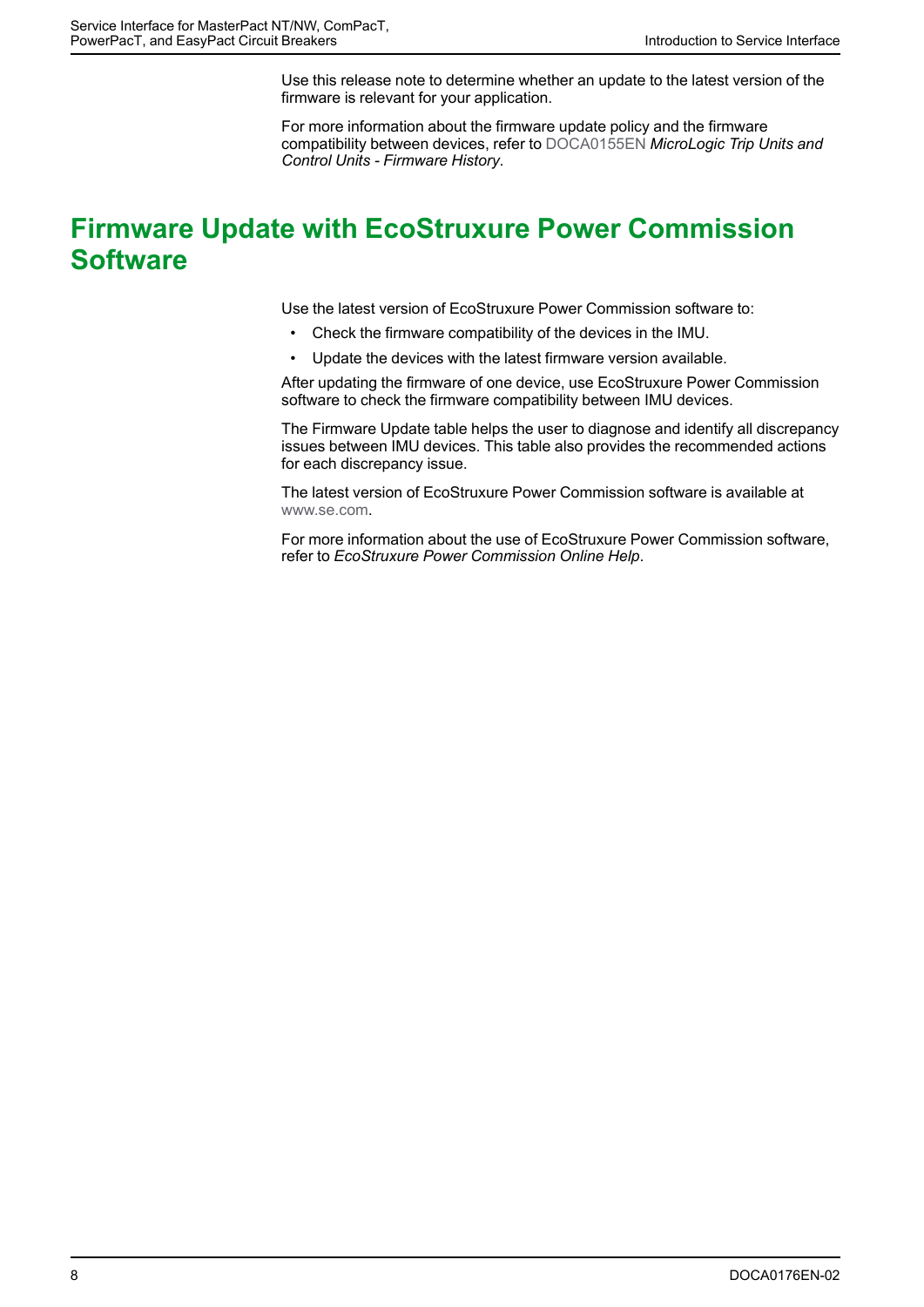# <span id="page-8-0"></span>**Firmware Versions**

# <span id="page-8-1"></span>**Firmware Version 001.001.019**

### **New Features**

The Service Interface can be used for testing and configuring the MicroLogic 5 A/E, MicroLogic 6 A/E, and MicroLogic 7 E trip units mounted in the following low voltage circuit breakers:

- ComPacT NSX circuit breakers
- PowerPact H-, J-, and L-frame circuit breakers

Automatic trip curve test with pre-configured test points can be performed through the Service Interface.

## <span id="page-8-2"></span>**Firmware Version 001.001.015**

#### **New Features**

- The Service Interface can be used for testing and configuring the MicroLogic 5.2 B and 5.3 B trip units mounted in the following low voltage circuit breakers:
	- ComPacT NSX circuit breakers
	- PowerPact H-, J-, and L-frame circuit breakers
	- The following tests can be performed through the Service Interface:
	- Automatic trip curve test with pre-configured test points
	- Automatic trip curve test with custom test points
- The Service Interface can be used for configuring the MicroLogic 5 A/E, 6 A/E, and 7 E trip units mounted in the following low voltage circuit breakers:
	- ComPacT NSX circuit breakers
	- PowerPact H-, J-, and L-frame circuit breakers

### <span id="page-8-3"></span>**Firmware Version 001.001.012**

### **Bugs Fixed**

Automatic trip curve test did not trip MasterPact NW4000b–6300 circuit breakers. Bug introduced in firmware version 001.001.008.

## <span id="page-8-4"></span>**Firmware Version 001.001.008**

#### **Bugs Fixed**

During automatic trip curve test on MicroLogic trip unit:

- Trip did not occur on the circuit breaker due to injection time out.
- Trip occurred but the trip time was not displayed properly.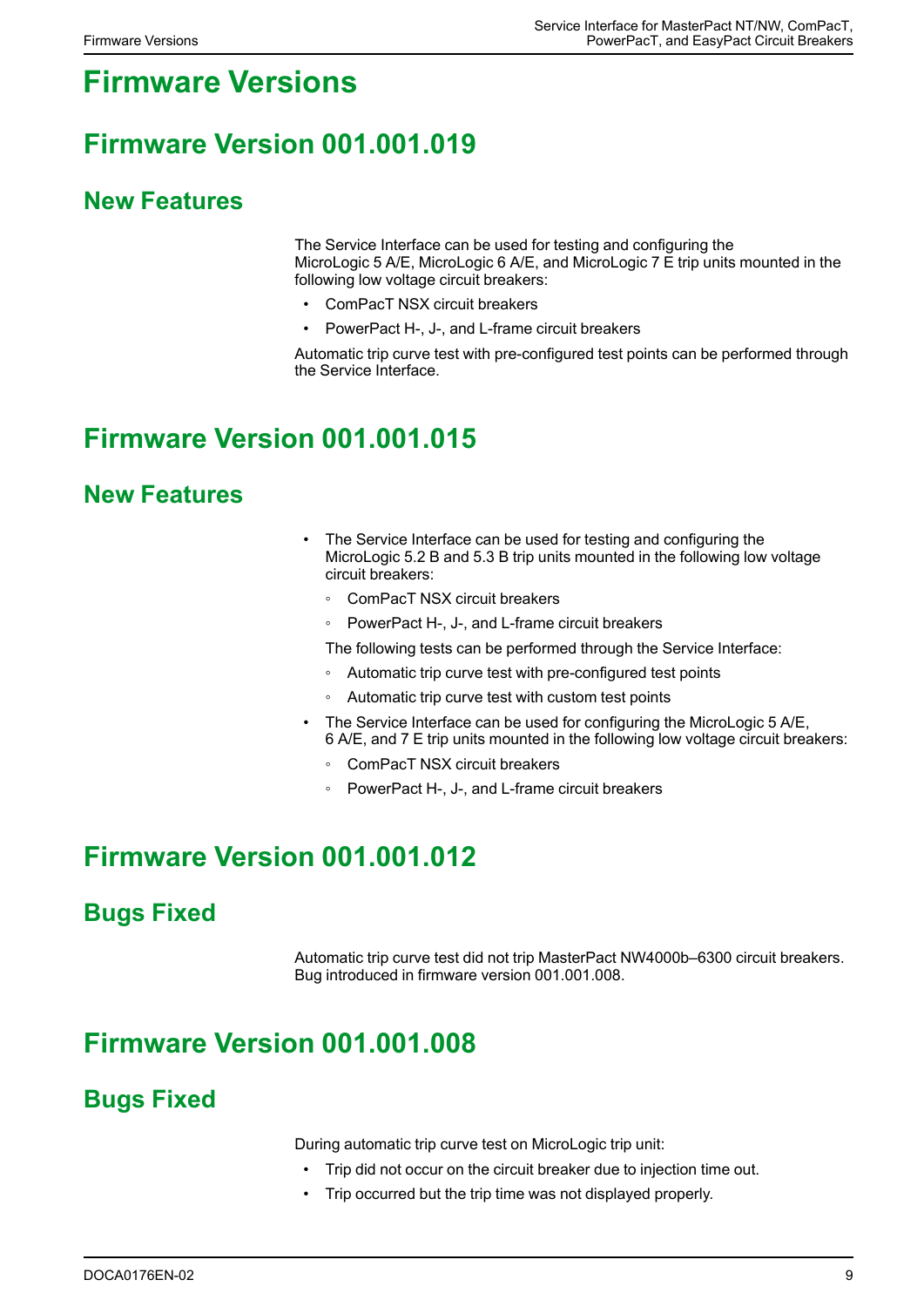# <span id="page-9-0"></span>**Firmware Version 001.000.003**

### **Bugs Fixed**

- Algorithm was not able to support different Mitop coils.
- EcoStruxure Power Commission register mapping was incorrect for the circuit breakers manufactured prior to 2007.

# <span id="page-9-1"></span>**Firmware Version 001.000.001**

### **Bugs Fixed**

Algorithm corrections were done to improve the test functions.

# <span id="page-9-2"></span>**Firmware Version 001.000.000**

### **New Features**

The Service Interface can be used for testing the following MicroLogic trip units:

- non-communicating MicroLogic trip units
- communicating MicroLogic A, E, P, and H trip units

when they are mounted in the following low voltage circuit breakers:

- MasterPact NT/NW circuit breakers
- EasyPact MVS circuit breakers
- ComPacT NS circuit breakers
- PowerPacT P- and R- frame circuit breakers

The following tests can be performed using the Service Interface:

- Automatic trip curve tests
	- with preconfigured test points
	- with custom test points
- Zone-Selective Interlocking (ZSI) test
- Device check up (Force trip test)
- Preparation for primary injection tests:
	- Reset thermal memory
	- Inhibit ground-fault protection